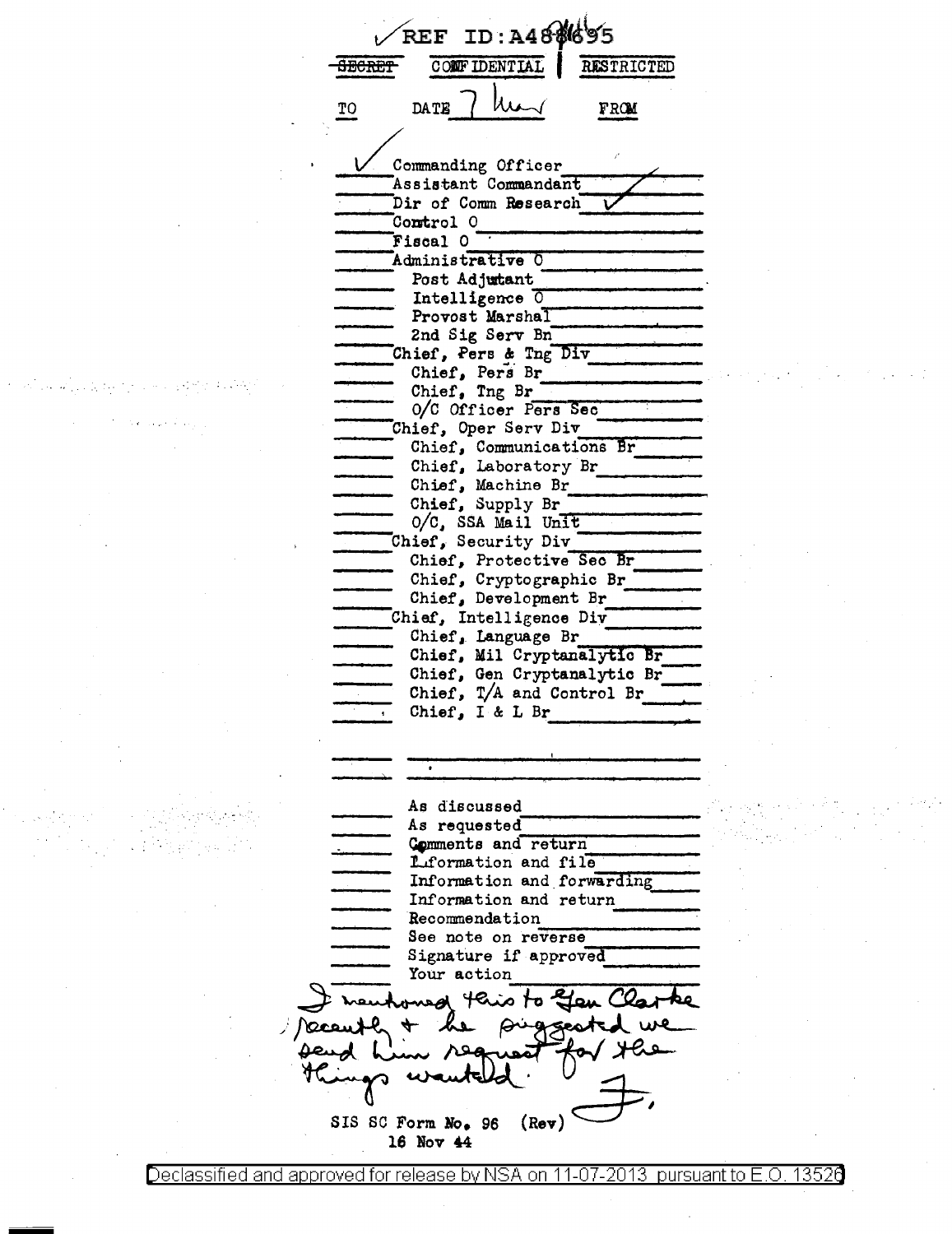REF ID:A488695

. (Info from leapt Safford) Tapo from Bulleton copy  $\sim$  27065 (TD 8007) as stated by teapt Safford: Interrepted by Station 5, translated by any 30 dec. Cept. Safford (from mension and have halle terror, but he will try to find original Narry intercept); Intercapted on West Boart by navy 2 or 3 Dec, and logged out to army 2 dec. a Eispossible that this copy was garbled which could explain faileese of carly this is ortonorious . m.  $m$ .

-